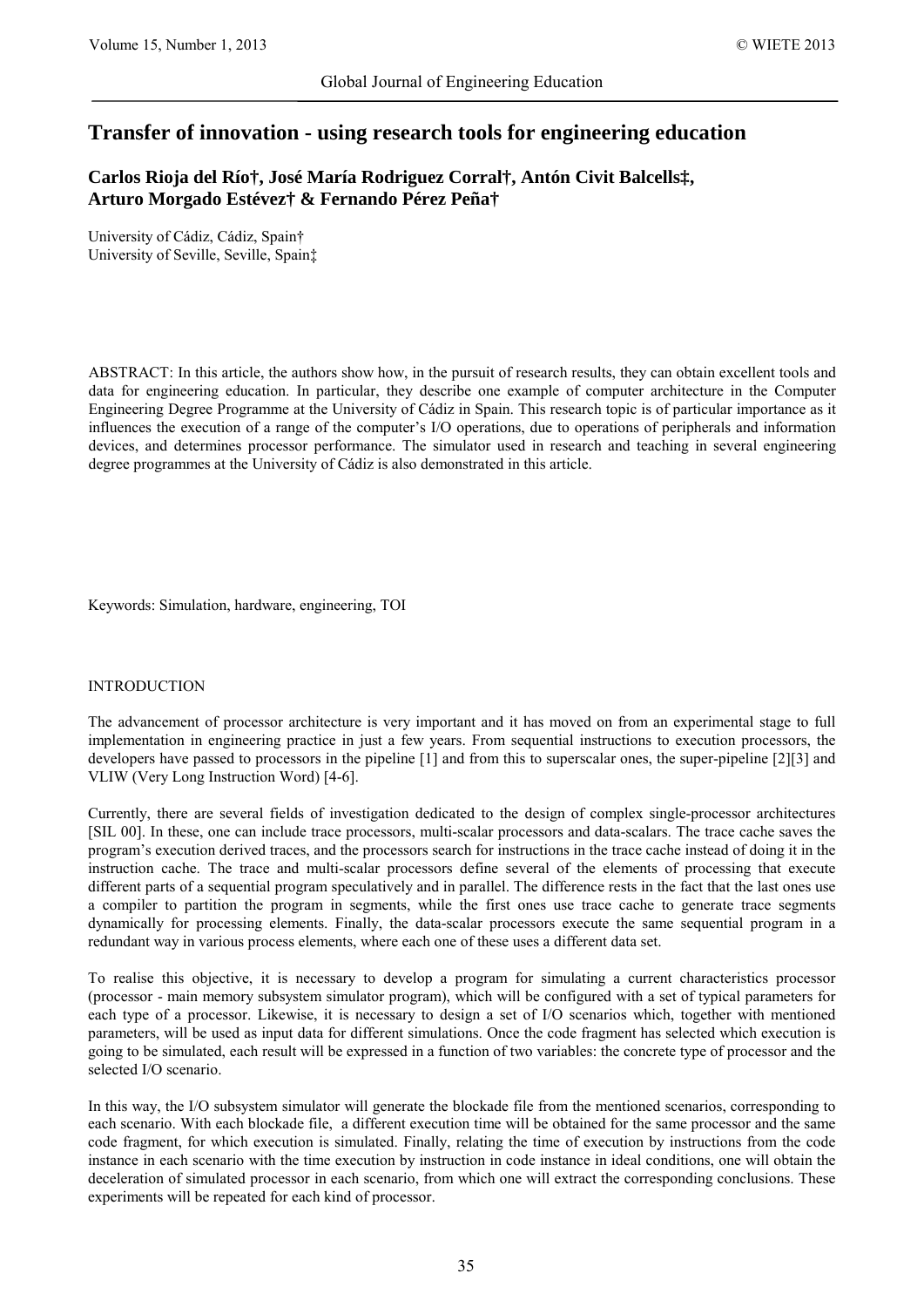What most important is in this article, is the *discovery* of several different applications using both simulation tools. Most of them are closely related to pipeline execution teaching, computer architecture, multitasking and computer performance. The general simulator has been used in several subjects and seminars carried out at the Faculty of Engineering at the University of Cádiz.

# SIMULATOR DESIGN

It is true that there are other modern tools that have been designed to simulate processors, which possess a great number of interesting characteristics and features, such as SimpleScalar [7][8], HASE [9], RSIM [10], POWER RISC [11] and CASTLE [12]. Many of these are provided with an interactive interface and are more user-friendly. These tools are relatively recent and were not available when simulator development began.

In addition, many of these simulators do not allow the inclusion of processor external elements in their models. The ones that do permit it (such as SimpleScalar, HASE and RSIM) do not consider the peripheral modelling of the behaviour the authors are interested in (that is, by simulating for determining the influence of input/output operations that these do on the system processor performance), which constitutes the objective of this study. Finally, DESP-C++ accomplishes important number of requirements that are relevant at the moment; the authors have chosen a simulator or simulating language [13] and that, definitely, advise its utilisation:

- The ease of use and flexibility. DESP-C++ consists fundamentally of data structures and a set of routines or functions written in the easy-to-use C++ language, which manipulate the mentioned data. These routines are integrated in a C++ program written by the user. In this way, it is possible to develop a simulator adjusted as much as possible to the needs. Also, having these routines as source code, it is possible to modify them in case one needs to do so.
- Transportability, due to the fact that, as a last resort, what one obtains is a program written in  $C++$  language. This can be transported to any computer provided with an operating system that includes a C++ compiler.
- Incorporates a utility for obtaining traces from simulations in an interactive operation mode that allows for the detection of errors that can appear during the simulation.
- Random number generator that can be initialised with different seeds values.
- Statistical ease. Includes necessary code for generating values for common distribution probability functions (normal, exponential, uniform, etc). It also allows for calculating the intervals of confidence susceptible of use for understanding the statistical significance of the results obtained.
- Generation of independent replication (with a different set of numbers for each).
- Reports generation: utilisation grade of resources that took part in a simulation, total time consumption, etc.

Once the tool is selected, the type of processor, whose modelling is going to be implanted in the simulator, can be selected. The characteristics are as follow:

- RISC processor, with three types of instructions: arithmetical-logical, load and save, and jump (conditional and unconditional).
- Super-scalar with a slide window. This way, after emitting those instructions that do not present dependencies with the data, they are sent to corresponding functional units (arithmetical/logical or memory access). If some have a data dependency respecting the issued ones or if a structural blockade exists that prevents its issue, this instruction will pass to be the first in the next issue (when the blockade disappears) and the partially empty window due to already emitted instructions is refilled with new instructions till the completion of the grade of super-scalar.
- Data and instruction separated caches. Data cache permits simultaneous accesses and is resistant to blockades [4][14], so the cache miss in one line does not block the rest of the accesses.
- Arithmetic integer and float functional units. With the goal of easing the development of the simulator, as much as possible, without having to lose the validity in the results obtained because of it, it was decided not to use segmented functional units. In this way, the need for *n* stages can be simulated using *n* segmented functional units of *n* latency.
- Branch target buffer that can be activated or not for each concrete simulation [15-18].

Further, once the simulator is running, it asks for the following data:

- Text file name that contains the program fragment whose execution will be simulated.
- Text file name that contains the blockade trace of primary memory due to the input/output operations realised by corresponding peripherals for a concrete scenario. Aspects relative to input/output scenarios and blockade files generated from them will be dealt with in the next section.
- Text file name that stores emission rules for instructions, in which it is implied the super-scalar grade of the processor.
- Primary memory access time.
- Seed for generating random numbers.
- Probability that a condition jump occurs. If the introduced value is a unit, than the simulator asks for the number of instructions (number of samples) to consider in the simulation.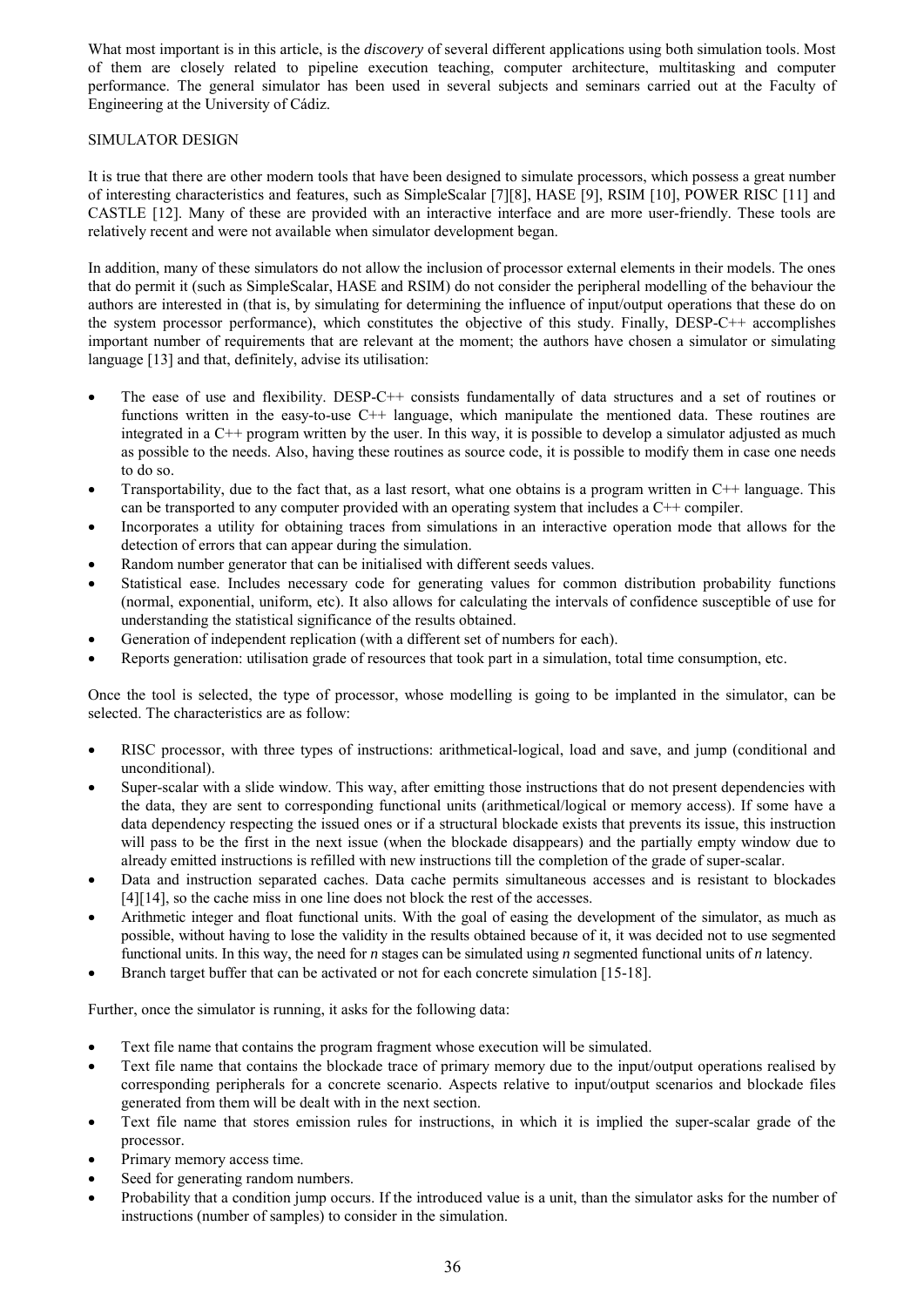- Hit probability in instruction and data cache.
- Length of instruction cache line. This last value serves for knowing, given the instructions start direction, the cache line this belongs. That is used to provide higher realism to the corresponding module of instructions cache, which by virtue of a static variable is capable of recording the corresponding cache line of the last access, without mattering if it was a cache miss or hit.
- Normal distribution function mean and standard deviation in charge of generation line numbers corresponding to data cache.
- The most important thing is to choose between static scheduling and dynamic scheduling, including the number of the Reservation Station. (This is one of the concepts shared with the students of last year´s degree in Computer Science Engineering).
- Consecutive miss number that data cache can suffer without blocking.
- Instruction queue size, expressed as a maximum number of instructions that can be stored.
- Simultaneous search of instructions number in instructions cache and simultaneous writings number that can be made over a processor's registry file.
- Functional units number and latency corresponding to the following types: integer (EX), float sum and subtraction (ADDF), integer and float product (MULF), integer and float division (DIVF) and memory access (MEM). Logically, the number of units of the last type is the number of simultaneous accesses that data cache is capable of bearing.

The authors have worked with four different scenarios and processors:

- Video capture (CAPT).
- Video capture with reproduction (CAPT&RE).
- High speed network (RED).
- Serial transmission (UART).
- Two grade processor with unlimited resources:
	- Six floating point sum units (6 ADDF). Twelve floating point product units (12 MULF). Four memory access units (4 MEM). Two integer units (2 EX).
- 1. Two grade processor with limited resources:
	- Three floating point sum units (3 ADDF). Six floating point product units (6 MULF). Two memory access units (2 MEM). One integer unit (1 EX).
- 2. Four grade processor with unlimited resources:
	- Twelve floating point sum units (12 ADDF). Twenty-four floating point product units (24 MULF). Eight memory access units (8 MEM). Four integer units (4 EX).
- Four grade processor with limited resources:
	- Six floating point sum units (6 ADDF). Twelve floating point product units (12 MULF). Four memory access units (4 MEM). Two integer units (4 EX).

#### RESULTS

Suppose the authors have X1, X2, …, Xn as results obtained from various experiments of the simulation. The parameters that would normally be of interest are the mean (Equation (1)) and variance (Equation (3)):

$$
\overline{X} = \frac{1}{N} \sum_{i=1}^{N} Xi
$$
 (1)

$$
S^{2} = \frac{1}{N-1} \sum_{i=1}^{N} (Xi - \overline{X})^{2}
$$
 (2)

If the value of N is high enough, the previous equations results are approximately the same as really important parameters: the expected value of X (Equation (3)) and its second moment:

$$
\mu = \lim_{n \to \infty} E(X_n) \tag{3}
$$

Since the X<sub>i</sub> values are normally distributed when N is high enough, the confidence interval for the estimated value  $\overline{X}$  is defined by Equation (4), where  $t_{\alpha/2,n-1}$  is the value that leaves ( $\alpha/2 \times 100$ ) percent of the distribution area t of student on the left. That way it is fulfilled,  $P[\overline{X} - H \leq \mu \leq \overline{X} + H] = 1 - \alpha$ , where  $1 - \alpha$  is the confidence interval level: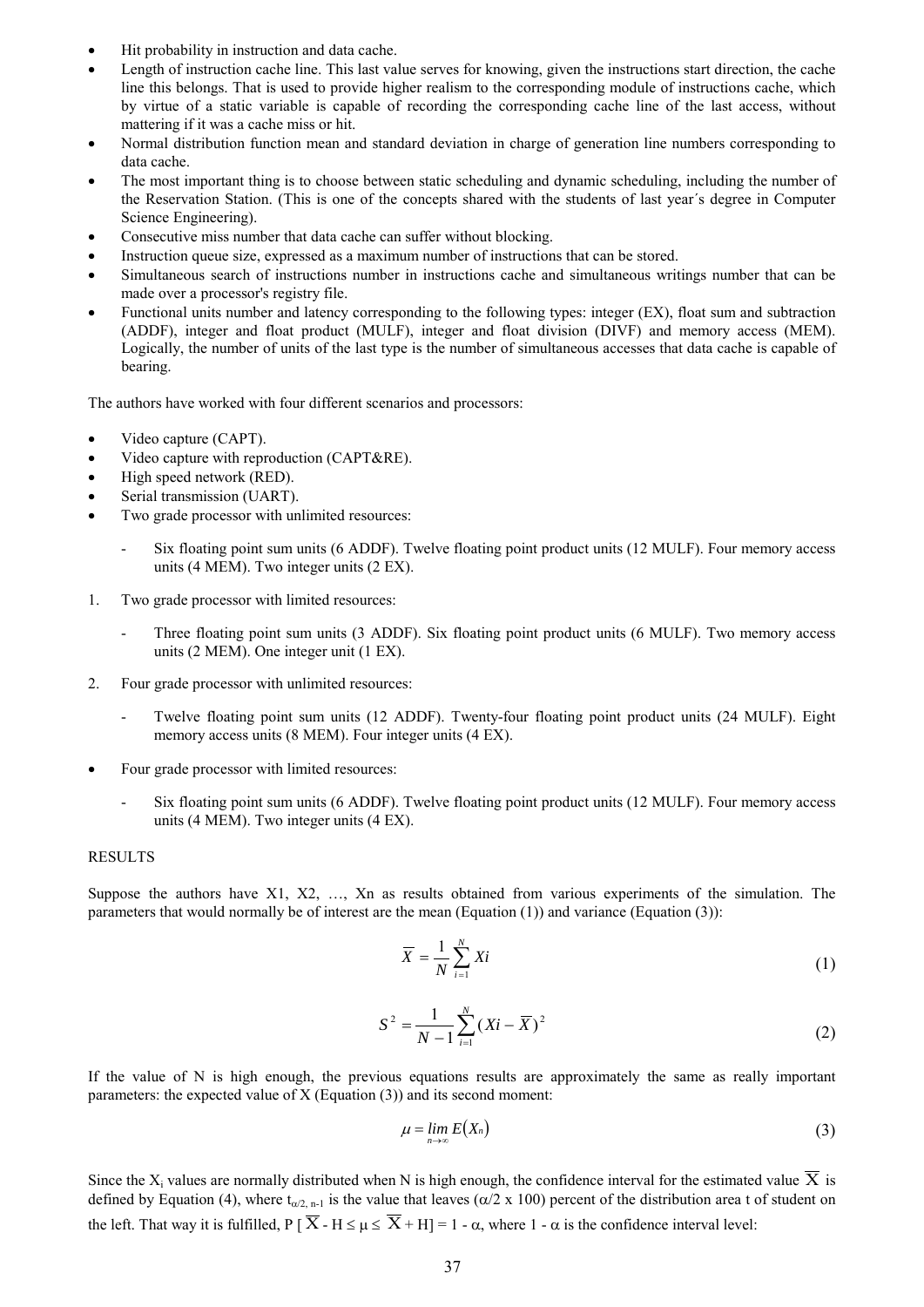$$
H = t_{\alpha/2, N-1} \frac{S}{N^{1/2}}
$$
 (4)

Here is the cycle per instruction for the experiments, static scheduling and dynamic scheduling with 1, 2, 4, 8 and 16 Reservation Stations:

|   | <b>STATIC IDEAL</b> |                    | <b>CA&amp;RE CAPT</b>         |                    | <b>RED</b>         | <b>UART</b>        |
|---|---------------------|--------------------|-------------------------------|--------------------|--------------------|--------------------|
|   | G4i                 | 0,49910            | 0,76560                       | 0,73240            | 0,62020            | 0,51060            |
|   | G4L                 | 0,63140            | 0,77860                       | 0,76130            | 0,63920            | 0,53300            |
|   | G2i                 | 0,78190            | 1,28210                       | 1,19000            | 1,03850            | 0,82960            |
|   | G2L                 | 0,89970            | 1,36090                       | 1,29940            | 1,11240            | 0,92650            |
|   |                     |                    |                               |                    |                    |                    |
|   |                     |                    |                               |                    |                    |                    |
|   |                     |                    |                               |                    |                    |                    |
|   | 2RS                 |                    | <u>IDEAL CA&amp;RE CAPT I</u> |                    | <b>RED</b>         | <b>UART</b>        |
|   | G4i                 | 0,46335            | 0,73575                       | 0,65073            | 0,56870            | 0,47612            |
|   | G4L                 | 0,53148            | 0,78208                       | 0,75712            | 0,61992            | 0,54510            |
|   | G <sub>2i</sub>     | 0,79197            | 1,27002                       | 1,16000            | 1,03499            | 0,82662            |
|   | G2L                 | 0,86627            | 1,34024                       | 1,23998            | 1,06984            | 0,89674            |
|   |                     |                    |                               |                    |                    |                    |
|   |                     |                    |                               |                    |                    |                    |
|   |                     |                    |                               |                    |                    |                    |
| I | 8RS                 | <b>IDEAL</b>       | <b>CA&amp;RE CAPT</b>         |                    | <b>RED</b>         | <b>UART</b>        |
|   | G4i                 | 0,40157            | 0,61084                       | 0,53717            | 0,47177            | 0,41020            |
|   | G4L                 | 0,44777            | 0,63880                       | 0,61952            | 0,60689            | 0,44972            |
|   | G <sub>2i</sub>     | 0,77343            | 1,19984                       | 1,09520            | 0,91799            | 0,79795            |
|   | G2L                 | 0,82258            | 1,23902                       | 1,14715            | 0,95935            | 0,83409            |
|   |                     |                    |                               |                    |                    |                    |
|   |                     |                    |                               |                    |                    |                    |
|   |                     |                    |                               |                    |                    |                    |
|   | 1 <sub>RS</sub>     |                    | <u>IDEAL CA&amp;RE CAPT -</u> |                    | <b>RED</b>         | <b>UART</b>        |
|   | G4i                 | 0,52059            | 0,83421                       | 0,77005            | 0,67609            | 0,64976            |
|   | G4L                 | 0,57821            | 0,86760                       | 0,83440            | 0,70813            | 0,60105            |
|   | G2i                 | 0,83760            | 1,41386                       | 1,24945            | 1,18651            | 0,91269            |
|   | G <sub>2L</sub>     | 0,90840            | 1,42559                       | 1,32990            | 1,23324            | 0,97431            |
|   |                     |                    |                               |                    |                    |                    |
|   |                     |                    |                               |                    |                    |                    |
|   |                     |                    |                               |                    |                    |                    |
|   | 4RS                 |                    | <u>IDEAL_CA&amp;RE CAPT_</u>  |                    | <b>RED</b>         | <b>UART</b>        |
|   | G4i                 | 0,42085            | 0,66322                       | 0,58002            | 0,60939            | 0,43074            |
|   | G4L                 | 0,49554            | 0,72201                       | 0,70220            | 0,64986            | 0,50105            |
|   | G2i                 | 0,78116            | 1,22991                       | 1,11997            | 0,96107            | 0,80999            |
|   | G2L                 | 0,85486            | 1,29302                       | 1,21854            | 1,02996            | 0,87233            |
|   |                     |                    |                               |                    |                    |                    |
|   |                     |                    |                               |                    |                    |                    |
|   |                     |                    |                               |                    |                    |                    |
|   | 16 <sub>RS</sub>    |                    | IDEAL CA&RE CAPT              |                    | <b>RED</b>         | <b>UART</b>        |
|   | G4i                 | 0,39411            | 0,59018                       | 0,61269            | 0,44520            | 0,40142            |
|   | G4L                 | 0,43538            | 0,61696                       | 0,58420            | 0,47916            | 0,43644            |
|   | G2i<br>G2L          | 0,75174<br>0,78580 | 1,14799<br>1,17825            | 1,05974<br>1,09211 | 0,86079<br>0,88975 | 0,76938<br>0,79376 |











Figure 1: The cycle per instruction for the experiments.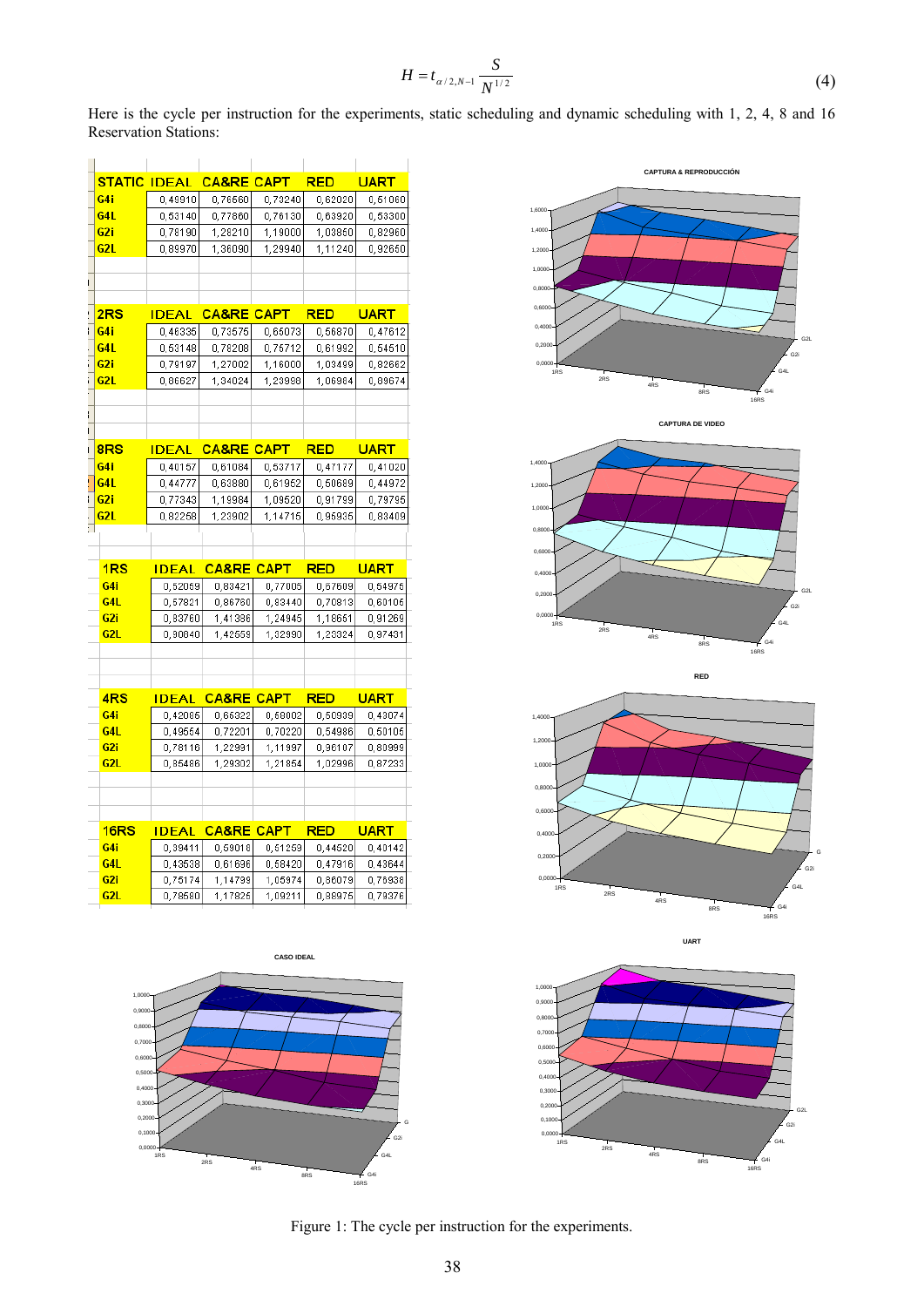Using interpolation and regression, the authors obtained equations to handle the I/O impact in processors' performance. It is intended to establish the way to develop specific-purpose PCs. The authors can use that information for the desired balance between last generations-compiler and hardware complexity.

## TRANSFER OF INNOVATION - SIMULATOR REVISITED

During the development of the simulator, and much more after the results were used, the tool was revisited and customised for the students of the Faculty of Engineering, and several utilities were added. For example, a complete graphic set of instructions. Figure 2a and Figure 2b show a static versus dynamic scheduling example.



b)

Figure 2: A static versus dynamic scheduling example.

# FINAL RESULTS AND FUTURE

Using simulation as a tool, but also as a goal, the authors have been working with several topics of considerable interest to the students, such as superscalars processors, multitasking, multiprocessing, scheduling and even specific-purpose architecture. Due to the nature of the general simulator, the authors can develop a set of instructions and a computer architecture according to a concrete task or way of execution. In fact, this is one of the areas of collaboration with research groups at other universities.

New scenarios and new devices are possible and nowadays their development is mandatory This will help students in the development of specific purpose machines, and customise the tool for Smartphones, Pads, Galaxies.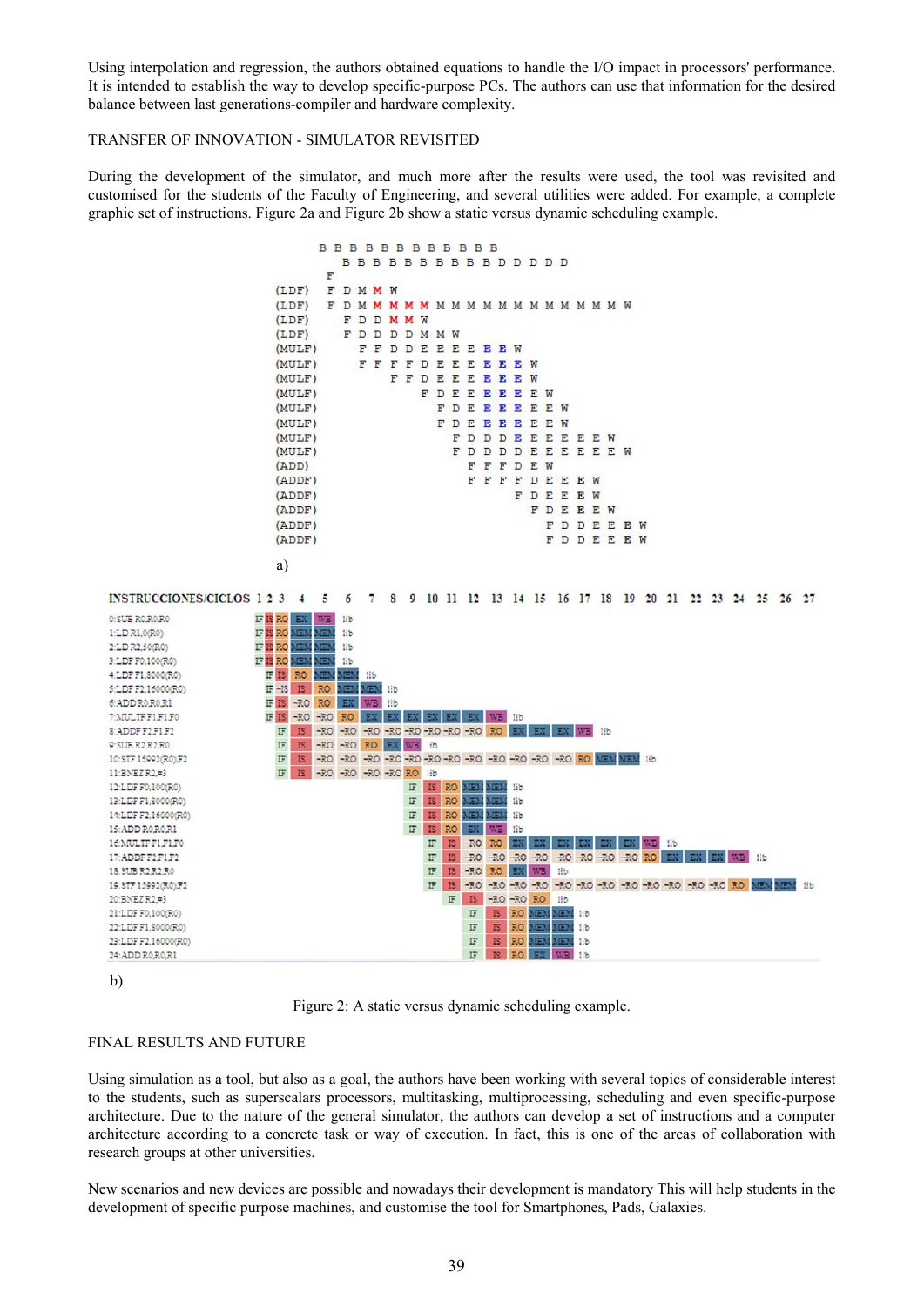- 1. Stone, H.S., *High-Performance Computer Architecture*. (2nd Edn), Addison-Wesley Publishing Company (1990).
- 2. Hennessy, J.L. and Jouppi, N.P., Computer technology and architecture. An evolving interaction. *Computer*, 24, **9** (1991).
- 3. Stone, H.S. and Cocke, J., Computer architecture in the 1990s. *Computer*, 24, **9** (1991).
- 4. Hennessy, J.L. and Patterson D.A., *Computer Architecture. A Quantitative Approach*. (2nd Edn), Morgan Kaufmann Publishers, Inc. (1996).
- 5. Lenell, J. and Bagherzadeh, N., A performance comparison of several superscalar processor models with a VLIW processor. *Microprocessors and Microsystems*, 18, **3** (1994).
- 6. Moreno, J.H., Moudgill, M., Ebcioglu, K., Altman, E., Hall, C.B., Miranda, R., Chen, S.-K. and Polyak, A., Simulation/evaluation environment for a VLIW processor architecture. *IBM J. of Research and Develop.*, 41, **3** (1997).
- 7. Burger, D. and Austin, T.M., The SimpleScalar Tool Set, Version 2.0. Department of Computer Sciences. University of Wisconsin-Madison. Technical Report 1342, June (1997).
- 8. Sankaralingam, K., Nagarajan, R., Keckler, S.W. and Burger, D., SimpleScalar Simulation of the PowerPC Instruction Set Architecture. Department of Computer Sciences. The University of Texas at Austin. Technical Report TR2000-04. February (2001).
- 9. Ibbet, R.N., Computer architecture visualisation techniques. *Microprocessors and Microsystems*, 23, **5** (1999).
- 10. Pai, V., Ranganathan, P. and Adve, S., RSIM: an execution-driven simulation for ILP-based shared memory multiprocessors and uniprocessors. *Proc. IEEE Third Annual Workshop on Computer Architecture Educ. at HPCA 3*, Texas, USA (1997).
- 11. Starostenko, O., Sánchez, A. and Lobato, S., Simulation facilities for Risc processors data flow and performance optimizations. *Proc. 21st Inter. Conf. on Computers and Industrial Engng.*, 33, **1-2** (1997).
- 12. Zhang, Y. and Adams, C.B., An interactive visual simulator for the DLX Pipeline. *Proc. IEEE Third Annual Workshop on Computer Architecture Educ. at HPCA 3*, Texas, USA (1997).
- 13. Nikoukaran, J. and Paul, R.J., Software selection for simulation in manufacturing: a review. *Simulation Practice and Theory*, 7, **1**, 1-14 (1999).
- 14. Yeager, K.C., The Mips R10000 Superscalar Microprocessor. *IEEE Micro*, 16, **2** (1996).
- 15. Fagin, B., Partial resolution in branch target buffers. *IEEE Trans. on Computers*, 46, **10** (1997).
- 16. Smith, A. and Lee, J., Branch prediction strategies and branch target buffer design. *Computer*, 17, **1** (1984).
- 17. Perleberg, C. and A. Smith, A., Branch target buffer design and optimization. *IEEE Trans. on Computers*, 42, **4** (1993).
- 18. Uchiyama, K., Arakawa, F., Narita, S., Aoki, H., Kawasaki, I., Matsui, S., Yamamoto, M., Nakagawa, N. and Kudo, I., The Gmicro/500 superscalar microprocessor with branch buffers. *IEEE Micro*, 13, **5** (1993).

### BIOGRAPHIES



Professor Dr Carlos Rioja del Río is currently Vice-Dean of the Faculty of Engineering, responsible of Institutional Agreements and Social Projection. He has been working in engineering education and international cooperation for the last 10 years. He is member of the Research Group TCP90, Applied Robotics, and the coordinator of some international projects, including specific collaboration with Universität Koblenz-Landau in Germany (Double Degree in Engineering) and Princess Sumaya University for Technology in Jordan (Quality Assessment). Prof. Rioja has presented lectures at the following universities: University of California: Berkeley, Jyväskylän yiliopisto (Finland), University of London Royal Holoway, Université Liege (Belgique). Allesund University (Norway), Université 7 Novembre á Carthage (Tunisia), Cujae Havana (Cuba), Buap Puebla (Mexico), University San Diego (California, USA), State New York University, College at Geneseo (NYC, USA),

Keiser University (Florida, USA), Abdelmalek Essadi (Morocco), Saint Joseph University of Beirut (Lebanon) John Paul II Catholic University, Lublin (Poland), Universita ca Foscari di Venezia and La Sapienza Roma (Italy), Universite Constantine (Algeria), Southern Federal University in Rostov-on-Don (Russia) and Queens University, Belfast (UK). He teaches in five languages (English, French, Spanish, German and Italian).



José María Rodríguez Corral received his Master's degree in information technology and his PhD from the University of Seville (Spain) in 1993 and 2002, respectively. From November 1993 to June 1995, he worked on robot control with the Robotics and Computer Technology for Rehabilitation Group at the University of Seville. After working as an Associate Professor at the University of Cádiz (Spain) from 1995 to 1998, he is currently Professor Titular of Computer Languages and Systems at the same University, and his research interests include robotics, bus emulation and parallel systems. He is also a member of the Applied Robotics Group at the University of Cádiz, and he is the author of various papers and research reports on computer architecture.